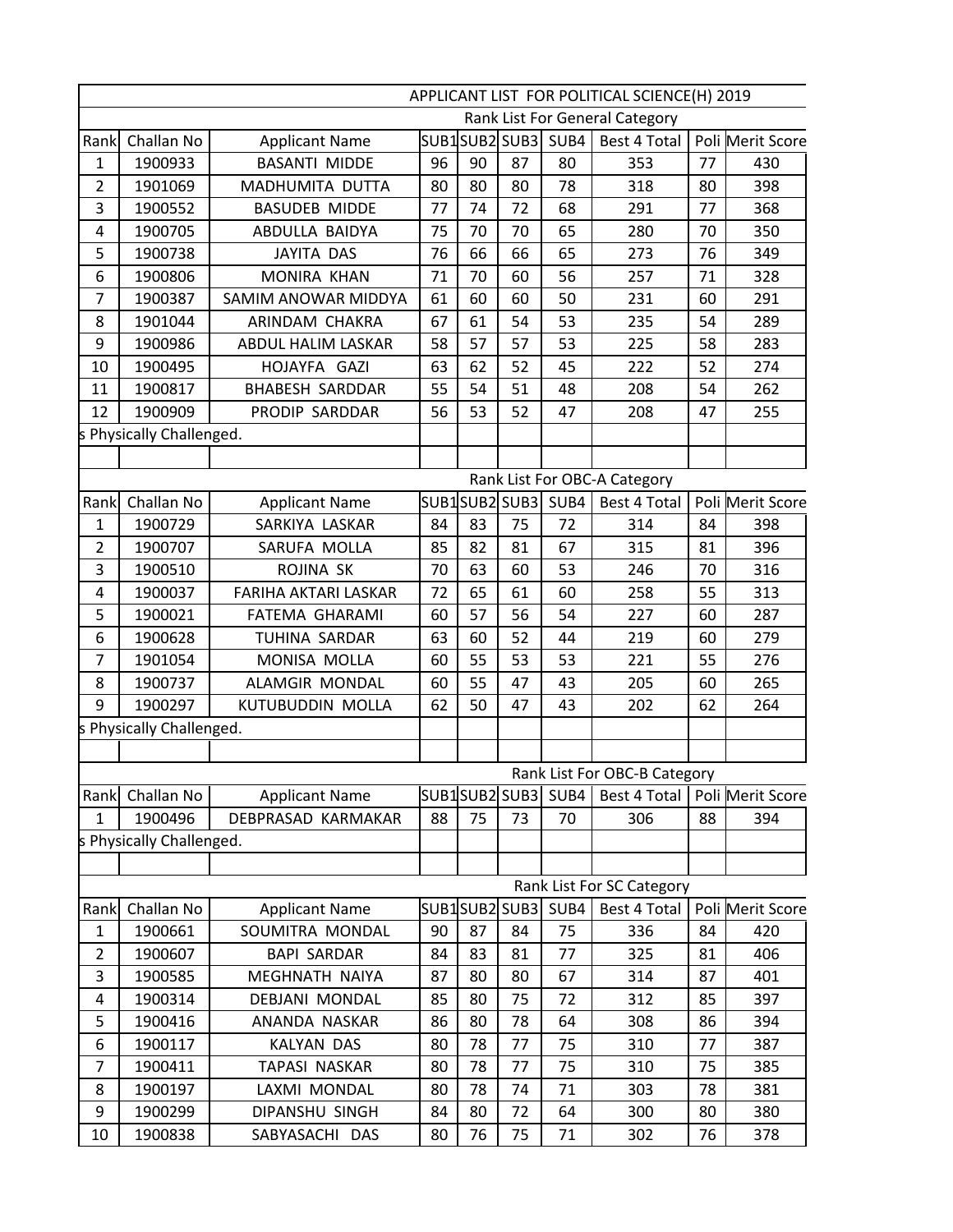| 11                       | 1900132                  | <b>KEYA DAS</b>        | 86 | 80 | 70 | 68                 | 304                       | 70 | 374              |
|--------------------------|--------------------------|------------------------|----|----|----|--------------------|---------------------------|----|------------------|
| 12                       | 1900147                  | SHIBANKAR DAS          | 80 | 77 | 74 | 61                 | 292                       | 74 | 366              |
| 13                       | 1900659                  | SAGAR MONDAL           | 81 | 72 | 66 | 61                 | 280                       | 81 | 361              |
| 14                       | 1900150                  | ANANDA MONDAL          | 77 | 72 | 63 | 62                 | 274                       | 77 | 351              |
| 15                       | 1900456                  | MINATI BAR             | 70 | 70 | 67 | 65                 | 272                       | 70 | 342              |
| 16                       | 1900657                  | RAJU SARDAR            | 72 | 72 | 60 | 58                 | 262                       | 72 | 334              |
| 17                       | 1900884                  | BIKASH NASKAR          | 71 | 70 | 66 | 64                 | 271                       | 60 | 331              |
| 18                       | 1900284                  | RAJESH SARDAR          | 71 | 68 | 66 | 57                 | 262                       | 68 | 330              |
| 19                       | 1900280                  | <b>JYOTI NASKAR</b>    | 77 | 70 | 58 | 52                 | 257                       | 70 | 327              |
| 20                       | 1900889                  | AVISHEK BAIDYA         | 70 | 64 | 60 | 56                 | 250                       | 70 | 320              |
| 21                       | 1900202                  | SARAMA MONDAL          | 71 | 61 | 60 | 54                 | 246                       | 71 | 317              |
| 22                       | 1900748                  | <b>SUMON HALDER</b>    | 66 | 65 | 61 | 60                 | 252                       | 65 | 317              |
| 23                       | 1900151                  | DEBPROSAD MAHATMA      | 67 | 60 | 60 | 58                 | 245                       | 67 | 312              |
| 24                       | 1900105                  | TANMAY HAZRA           | 68 | 63 | 60 | 54                 | 245                       | 63 | 308              |
| 25                       | 1900402                  | <b>BISWAJIT HALDAR</b> | 70 | 63 | 61 | 56                 | 250                       | 56 | 306              |
| 26                       | 1900213                  | SONALI HALDER          | 71 | 70 | 61 | 53                 | 255                       | 47 | 302              |
| 27                       | 1900205                  | MOLLIKA MONDAL         | 70 | 65 | 60 | 53                 | 248                       | 53 | 301              |
| 28                       | 1900269                  | <b>TUSAR NASKAR</b>    | 63 | 60 | 57 | 52                 | 232                       | 57 | 289              |
| 29                       | 1900047                  | SHIPRA SARDAR          | 61 | 60 | 56 | 52                 | 229                       | 50 | 279              |
| 30                       | 1900360                  | SOUMEN GHANTA          | 64 | 56 | 54 | 52                 | 226                       | 52 | 278              |
| 31                       | 1900730                  | <b>ASHOK SARDAR</b>    | 60 | 55 | 55 | 53                 | 223                       | 53 | 276              |
| 32                       | 1900108                  | SANDHYA NASKAR         | 70 | 57 | 50 | 48                 | 225                       | 50 | 275              |
| 33                       | 1900622                  | SAJAL DAS              | 57 | 56 | 54 | 46                 | 213                       | 54 | 267              |
| 34                       | 1901074                  | ANIRBAN MONDAL         | 58 | 56 | 48 | 46                 | 208                       | 58 | 266              |
| 35                       | 1900281                  | KUSHAL SARDAR          | 58 | 57 | 53 | 43                 | 211                       | 53 | 264              |
| 36                       | 1900128                  | SANTANU MONDAL         | 60 | 46 | 43 | 43                 | 192                       | 60 | 252              |
| 37                       | 1900068                  | HRISHIKESH MONDAL      | 53 | 46 | 46 | 43                 | 188                       | 43 | 231              |
| 38                       | 1900594                  | KAYLASH MONDAL         | 44 | 43 | 43 | 43                 | 173                       | 43 | 216              |
| 39                       | 1900686                  | SUSHIL BAIRAGI         | 44 | 43 | 43 | 42                 | 172                       | 42 | 214              |
| s Physically Challenged. |                          |                        |    |    |    |                    |                           |    |                  |
|                          |                          |                        |    |    |    |                    |                           |    |                  |
|                          |                          |                        |    |    |    |                    | Rank List For ST Category |    |                  |
|                          | Rank Challan No          | <b>Applicant Name</b>  |    |    |    | SUB1SUB2 SUB3 SUB4 | Best 4 Total              |    | Poli Merit Score |
| $\mathbf{1}$             | 1901081                  | MEGHNATH SARDDAR       | 43 | 43 | 42 | 42                 | 170                       | 42 | 212              |
|                          | s Physically Challenged. |                        |    |    |    |                    |                           |    |                  |
|                          |                          |                        |    |    |    |                    |                           |    |                  |